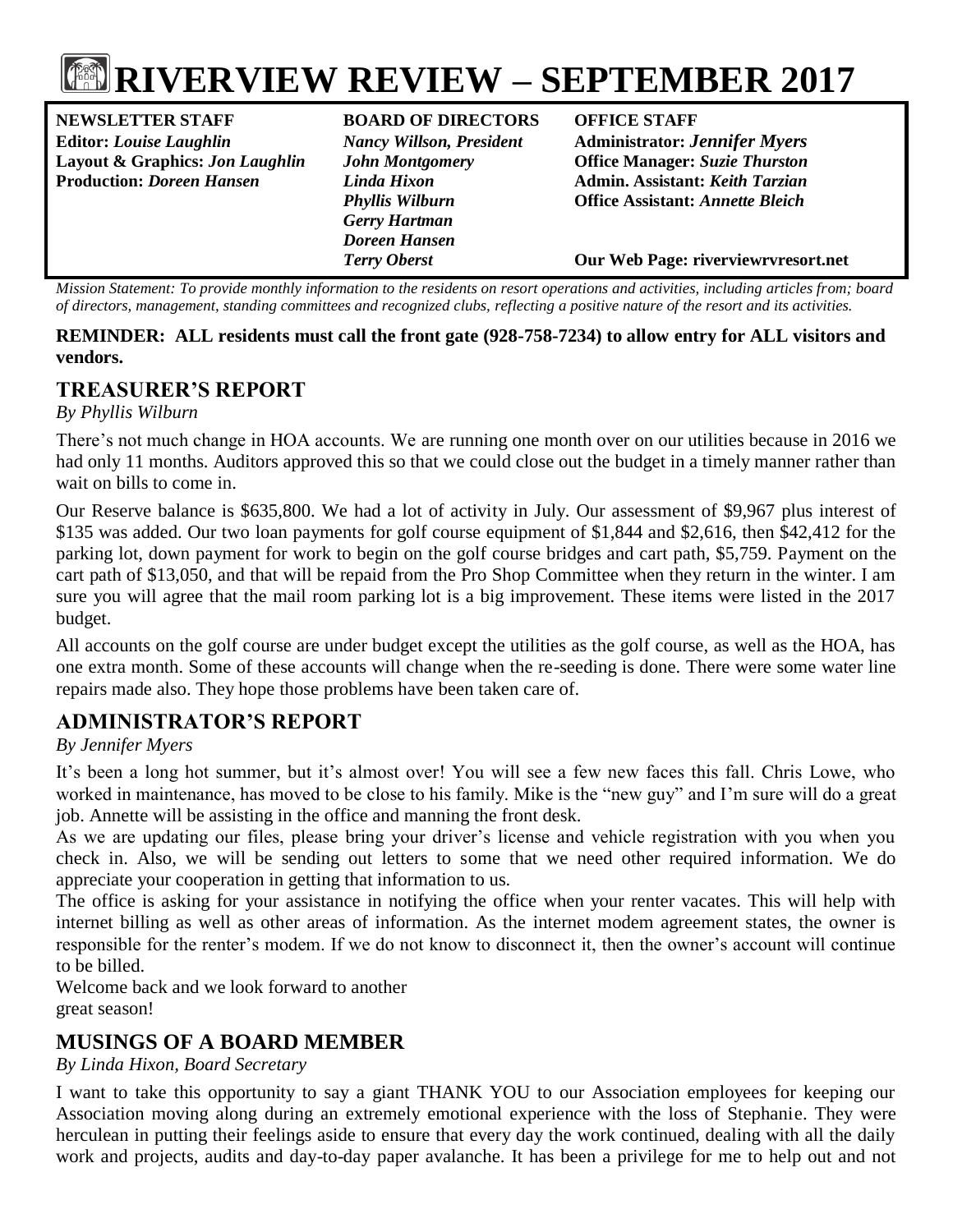only get to know our employees better, but to also gain a much deeper understanding of everything that goes on in the office and the Resort…a priceless education for a Board member. And I really appreciate their patience with me and my hundreds of questions as I have worked on various projects for the office. And a big thank you to fellow Board members Nancy and Doreen for stepping up to take on projects as well. I feel we are blessed to have employees and Board members working so well together!

Time is quickly approaching for the return of our absentee owners and I want to remind everyone of a couple things. The Board meeting schedule is in this newsletter and posted within the Resort. Please take the time to put the dates on your calendar and attend your Board meetings. This is your time to share your thoughts on the multitude of agenda items which come through and your opportunity to help your Board take the pulse of the community on issues. Next Board Meeting: OCTOBER 17th! The deadline for comments on the proposed Rule changes presented at the April Board meeting and published in the May newsletter is approaching. OCTOBER 3rd!! If you have not sent your comments in yet, please do so. The Board Workshop to review the proposed rule changes and your comments is OCTOBER 6th at 9:00 a.m.

FYI: The deadline for correspondence for the October Board meeting is October 5th, and the deadline for agenda items is October 10th.

## **RIVERVIEW RESORT HOMEOWNERS ASSOCIATION BOARD MEETING SCHEDULE 2017-2018**

*By The BOD*

2017 – March 21 – Regular Meeting

April 18 – Regular Meeting October 17 – Regular Meeting

November 14 – Regular Meeting

December 12 – Regular Meeting

2018 - January 9 – Regular Meeting February 13 – Regular Meeting February 21 – MEMBERS' ANNUAL

MEETING (Annual Committee Reports) PLEASE NOTE TIME: 1:30pm (with a brief organizational meeting to follow).

## **SUMMER'S ALMOST GONE**

## *By Gerry Hartman*

Well, another hot summer is almost over. It gets so hot here the trees chase after the dogs. Whatever that means. At least we got one cool day, 99 degrees... Whooopeee! (sarcasm)

I lost a good friend this summer with the passing of Stephanie and I'm sure I speak for most us. Most of all, I remember her getting on my case when I messed up (torture). She always had a good comeback for all of my wisecracks. She will be missed by all of us.

Stephanie knew everything about the Riverview office operations. As Jennifer wrote in the last newsletter Keith and Suzie were able to pick up the burden with Stephanie's departure. Good job! We appreciate your dedication to our little village.

My hat's off to the ladies of the Board for helping with the office procedures and Board business. Nancy, Linda, Phyllis and Doreen as well as Karen were in and out of the office all summer long, Don't these ladies have a home? What is it about summer break that these ladies don't understand? By the way I supervised the whole procedure from in front of my TV set. Management material….ya think?

Pretty soon fall will be here and everything will be back to normal. Crazy - but lots of fun. Enjoy your families and your adventures. We'll all see each other again when you get back.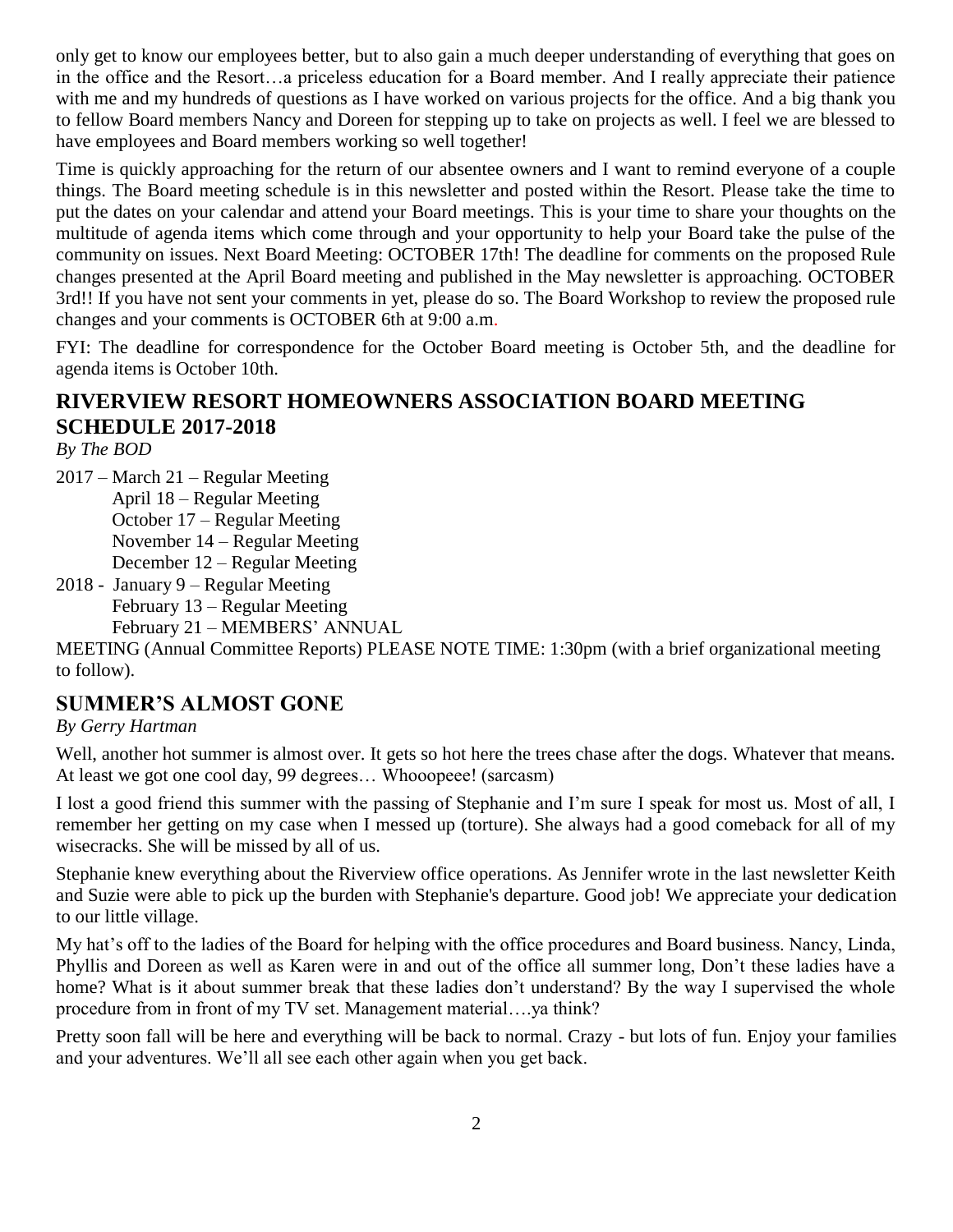# **RV STORAGE**

#### *By Linda Hixon*

I know a lot of people are wondering about our RV Storage Lot and what the status is on our changes. The RV Storage is a project Stephanie always took care of and did such a great job. There was a learning curve for me when I came into to the office to help on this project. I have never known a project to move as quickly as we all want it to; but, I believe we have made steady progress. We are ready to physically do the new layout of the lot which will give us a few more spaces, more uniformity and in our opinion, make it more usable for the owners. To everyone who already has a space, you may be issued a new space; but, not necessarily. We are finding the right spots for everyone. For everyone on the waiting list, we will soon know what spaces are available to begin contacting you. I sent a letter to those on the waiting list who had not given us any information asking exactly what you will be storing in a space and as yet, not much response. It is very hard to assign spaces if we do not know your needs. Please let me know at your earliest opportunity. Your patience is indeed appreciated and we think everyone will be happy with a more functional storage area. Please do not hesitate to contact me at [lhixonbod@gmail.com.](mailto:lhixonbod@gmail.com)

## **PROPOSED RULE CHANGES**

#### *By Linda Hixon*

REMINDER: At the April Board Meeting, four proposed rule changes were submitted for review by the membership. The rules are Conduct, Occupancy, RV Motor Vehicles and Vendor. The changes were published in the May newsletter and are being made available on our website. Please note that the deadline for member comments is October 3, 2017. The Board of Directors will hold a workshop to discuss the changes and any comments received. The workshop will be October 6, 2017, at 9:00 a.m. The workshop is, of course, open to everyone. Your comment form is included in this newsletter and will be on the website for your convenience.

# **FACILITY (ROOM) USE RENEWALS**

### *By Doreen Hansen*

I recently discovered that everyone who sponsors, or is in any way in charge of, an ongoing event is required to renew the Facility Use Request every year. The following groups, clubs, or individuals still need to submit a request for the 2017-2018 season. This includes events at the Pro Shop Lounge and Exercise Room. No one can hold their time and date in ANY facility for more than the current year. Requests for the following season can only be made very near the end of the current year.

PLEASE **CAREFULLY** READ the following list. Some days and/or times may be entered in error and these will need to be changed. We must receive your Facility Use request by October 15, 2017. If you do not plan to return until after that date, you may call me (928-542- 6905) and we can complete the form together by telephone.

The forms can be picked up at the office, or found on the bottom row of the document holder in front of the office.

**PEGS & JOKERS** - Sunday - 5:00pm (Billiard Room) **WATER EXERCISE** (pool): Monday - Friday - 6:30am Monday/Wednesday/Friday - 10:00am Tuesday/Thursday/Saturday - 9:00am **TENNIS** (Court): Tuesday (?) - 9:00am - Lessons Saturday (?) - 7:00am - Open Play **PICKLEBALL** (Court): Monday - 1:30pm - Open Play Women Tuesday - 1:30pm - Open Play Men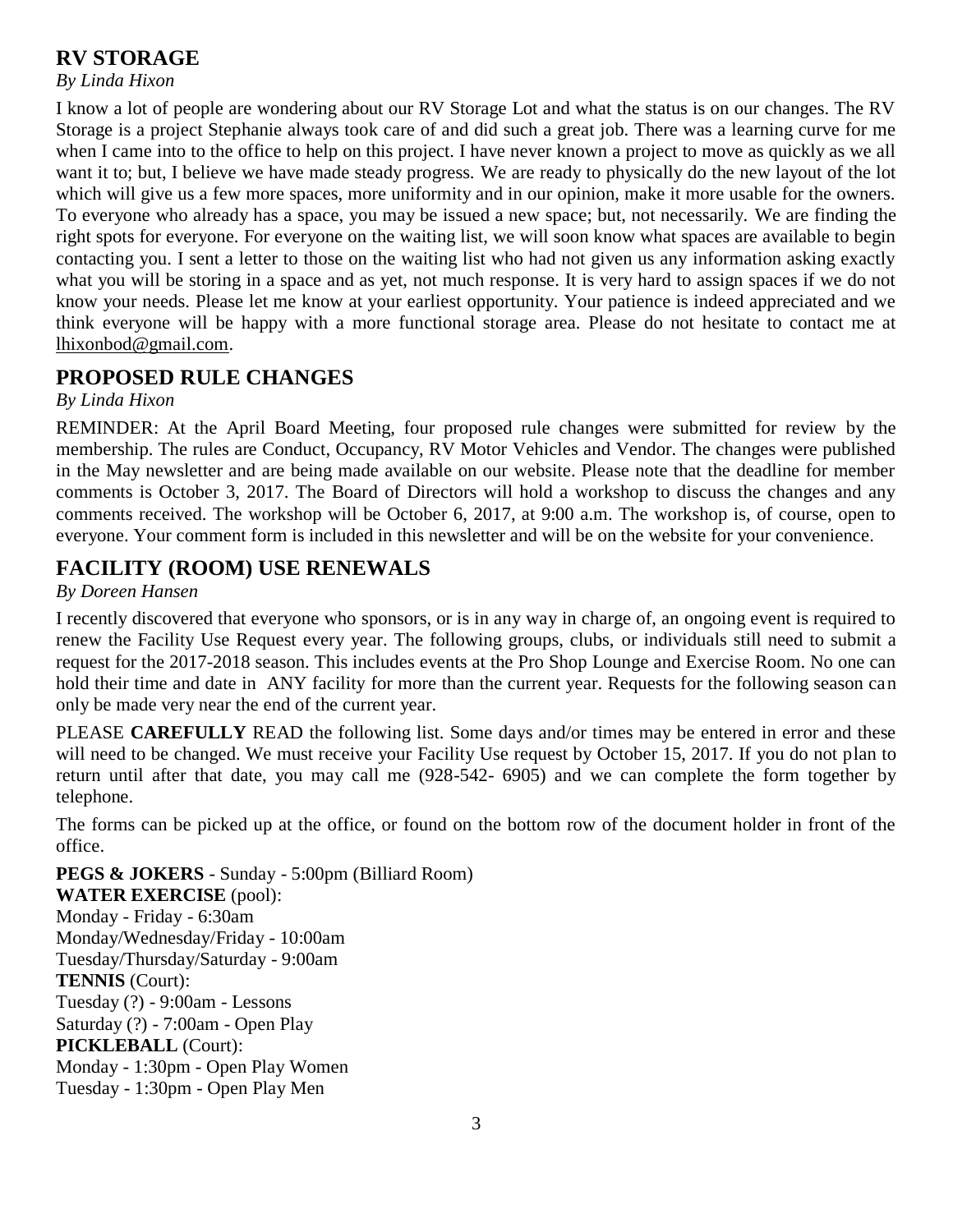**POKER / TEXAS HOLD'EM / OMAHA**: MEN'S POKER - Friday (?) - 9:00am (Billiard Room) POKER - Tuesday/Friday - 5:30pm (Billiard Room) MIXED OMAHA - Wednesday - 6:30pm (Billiard Room) POKER - Thursday - 6:30pm (Billiard Room) **STRETCH & TONE** - Monday/Wednesday/Friday - 8:00am (Exercise Room) **HORSESHOES** - Monday/Wednesday/Friday/Saturday - 8:30am **ROCK PAINTING / YARD ART** - Monday - 9:00am (Craft Room) **BUNCO** - Monday - 1:00pm (MPR) **HAND & FO**OT - Monday/Thursday/Saturday - 1:00pm (Billiard Room) **PAN & MISC. GAMES** - Monday - 6:00pm (MPR) **LOW IMPACT AEROBICS** - Tuesday/Thursday - 8:00am (Exercise Room) **MEN'S CHORUS** - Tuesday/Thursday - 12noon (Grand Room) **OIL & ACRYLIC PAINTING** - Tuesday - 1:00pm (Craft Room) **MEXICAN TRAIN DOMINOES** - Tuesday - 5:30pm (MPR) **EUCHRE** - Tuesday - 6:00pm (MPR) **MAH JONGG** - Wednesday - 1:00pm (MPR) **CREATIVE CRAFTS** - Wednesday - 1:00pm (Craft Room) **BINGO** - Wednesday - 6:30pm (Grand Room) **MEXICAN TRAIN DOMINOES/MEXICAN POKER** - Wednesday - 6:30pm (MPR) **99 CARD GAME** - Thursday - 6:00pm (Billiard Room) **CHOIR PRACTICE** - Friday - 10:00am (Grand Room) **SOCIAL HOUR** - Saturday - 5:00pm Grand Room) **MEXICAN TRAIN DOMINOES/DICE** - Saturday - 6:30pm (MPR)

## **MOVIN' TO MUSIC**

*By Doreen Hansen & Theresa Simmons*

On Monday, September 18, MOVIN' is MOVIN' BACK to 3:00pm – WITH AIR CONDITIONING. Join us every Monday, Wednesday, and Friday in the Grand Room for a great low-impact cardio exercise. We follow Walking for Weight Loss and Fitness routines by Leslie Sansone. Some of the routines use hand weights, some the "band," some are geared toward sculpting arms and upper body; however, they all utilize the "walking" program. Wear comfortable support shoes, bring water, and join us for some healthy exercise for fitness and fun!

## **SIT & FIT**

*By Doreen Hansen*

As of Monday, September 18, Sit & Fit will move back to the Multi-purpose (card) room. Join us every Monday, Wednesday, and Friday at 8:00am for a great low-impact exercise. Sit & Fit is geared towards keeping our joints fluid to help prevent joint replacements, helps with balance, and works some of our muscles to keep us fit. The program runs about 30 minutes.

## **SHUFFLEBOARD NEWS**

*By Shar Hiatt*

We want to thank our faithful summer players for playing as often as they can. Soon the winter people will be back and we will be playing on full courts again. The summer people will still play as well. Thursday nights: 5:30 warm-up, 6:00 play. Saturday: 9:30 warm-up, 10:00 play. Come and join us anytime. All are welcome and it's FREE!!

## **CHIT CHAT**

*By Jim Runkle*